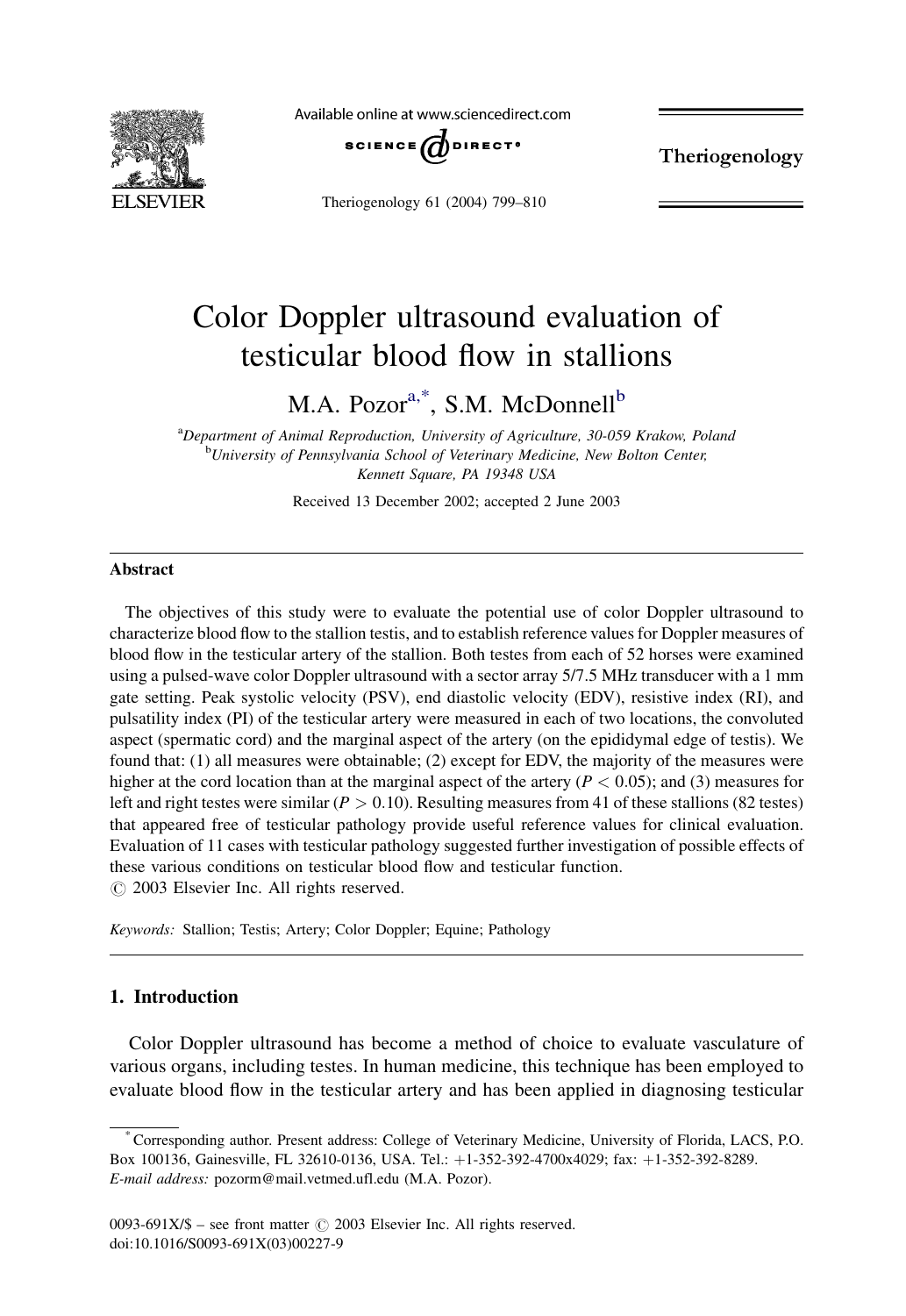<span id="page-1-0"></span>pathologies associated with altered blood flow, such as torsion of spermatic cord, testicular infarction, or varicocele [\[1–4\].](#page-10-0) Color Doppler ultrasound appears to be useful in identifying early inflammatory or neoplastic changes of the testes and epididymides, as well as in evaluating other scrotal disorders of men [\[5,6\]](#page-10-0). Color-flow imaging of testicular vasculature has been reported to be essential for distinguishing between torsion of spermatic cord (lack of blood flow) and epididymoorchitis (increased blood flow) [\[7\]](#page-10-0). The characteristic pulsed Doppler waveforms of the testicular artery at various locations have been described and reference values of the measures of blood flow in this vessel have been reported for men [\[8\].](#page-10-0)

In recent years, Doppler ultrasonography has become increasingly available for use in veterinary practice. To date, published Doppler work on the peripheral vasculature in horses includes blood flow characteristics of hind and thoracic limb arteries of normal horses, renal arteries, carotid artery, and uterine and ovarian arteries [\[9–14\]](#page-10-0). The use of pulsed-wave, gray-scale Doppler ultrasonography to characterize blood flow in the testicular artery of stallions has been described recently [\[15\]](#page-10-0). It has been shown that this method can be applied to objectively measure blood flow of the testicular artery in this animal. Furthermore, that work indicated that sedation with xylazine did not significantly affect measures of blood flow, with the exception of end diastolic velocity (EDV) in the convoluted aspect of testicular artery at the level of spermatic cord. This effect did not significantly alter derived indices of resistivity and pulsatility. Gray-scale Doppler ultrasound has its limitations, however. Identification of small vessels is difficult and



Fig. 1. Testicular artery in the stallion – scheme (a) convoluted aspect and (b) marginal aspect.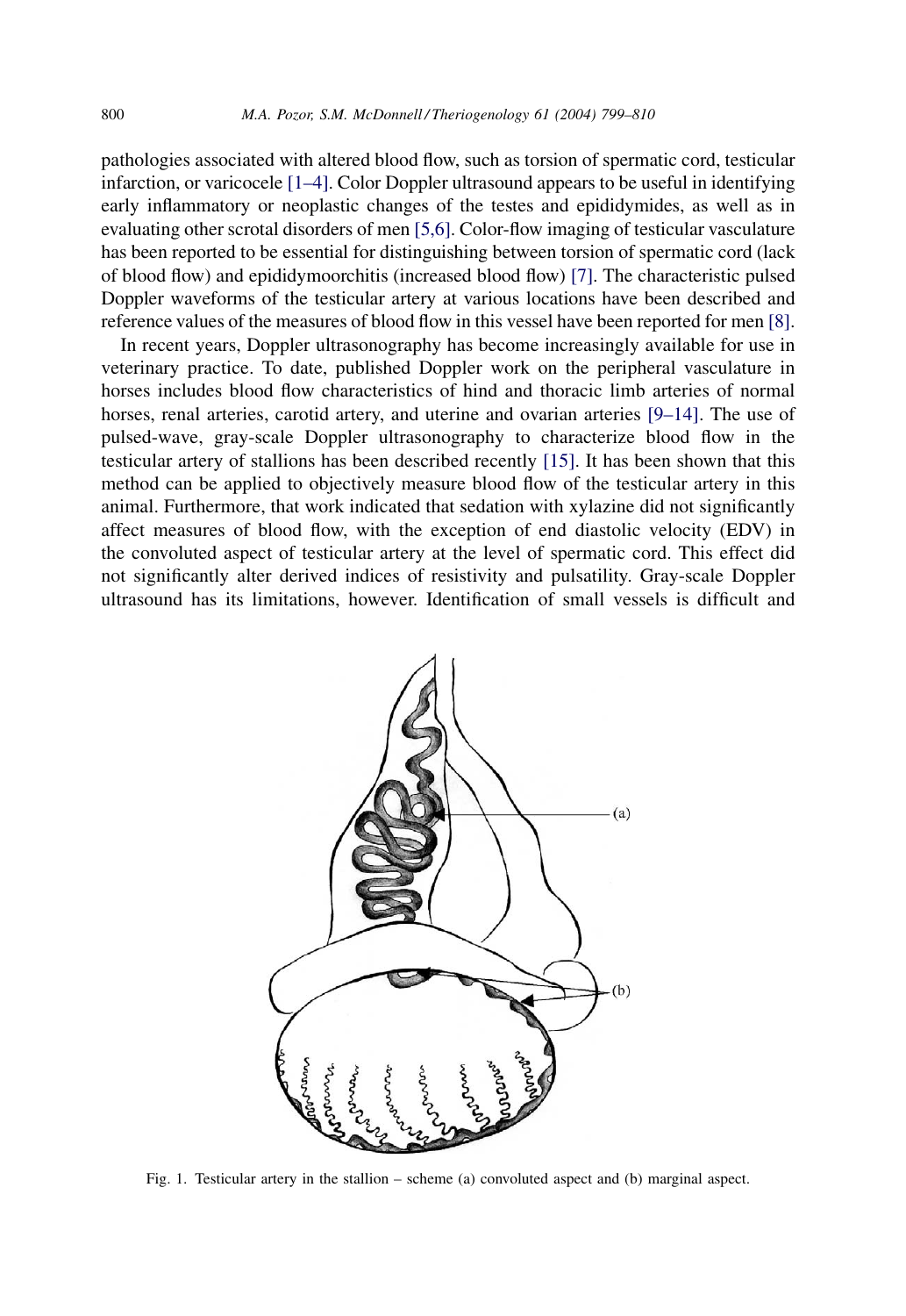evaluation of overall vascularization of the parenchyma of stallion testis is usually not possible with this technology. Also, due to the extremely convoluted course of testicular artery through the testicular cord and the quite tortuous route of this vessel along the testicular edge in stallions [\(Fig. 1](#page-1-0)), obtaining images of truly longitudinal sections of its lumen, visible as black thick lines, is technically challenging. Color-coded Doppler ultrasound may help to identify the best locations of elongated fragments of the testicular artery and improve Doppler insonation angle. Furthermore, it may allow visualization of small intratesticular vessels.

The objectives of the present study were to: (1) determine the feasibility of Color Doppler ultrasound for evaluating the vasculature of the stallion testis and (2) to obtain reference values for measures of blood flow in the testicular artery of stallions.

## 2. Materials and methods

Fifty-two stallions of 10 various horse breeds (Silesian, Arabian, Anglo-arab, Thoroughbred, Oldenburg, Malopolski, Wielkopolski, Half-blood, Hanovarian, Ardennes) aged 3–22 years, were used in this study. All stallions were owned by one of three studs in Poland where they were engaged in active breeding programs. Examinations were done during the physiologic breeding season (May and June 2002).

For examination, stallions were simply restrained by a halter and lead without tranquilization. Standard blinkers were used to obstruct the stallion's view of the ultrasound monitor. For each stallion, each of the two testes was evaluated using pulsed-wave Color Doppler ultrasound with a sector 5/7.5 MHz transducer (300S Pandion Vet, Pie Medical Equipment B.V., Maastricht, The Netherlands). The minimum sample gate setting for this unit (1 mm) was used and angle correction was between 30 and  $60^{\circ}$ .

As shown in Fig. 2, the transducer was initially positioned to enable visualization of the lumen of the convoluted and the marginal aspects of the testicular artery as red and blue



Fig. 2. Transducer orientation: (a) spermatic cord – convoluted aspect; (b) epididymal edge – marginal aspect; and (c) caudal pole – marginal aspect.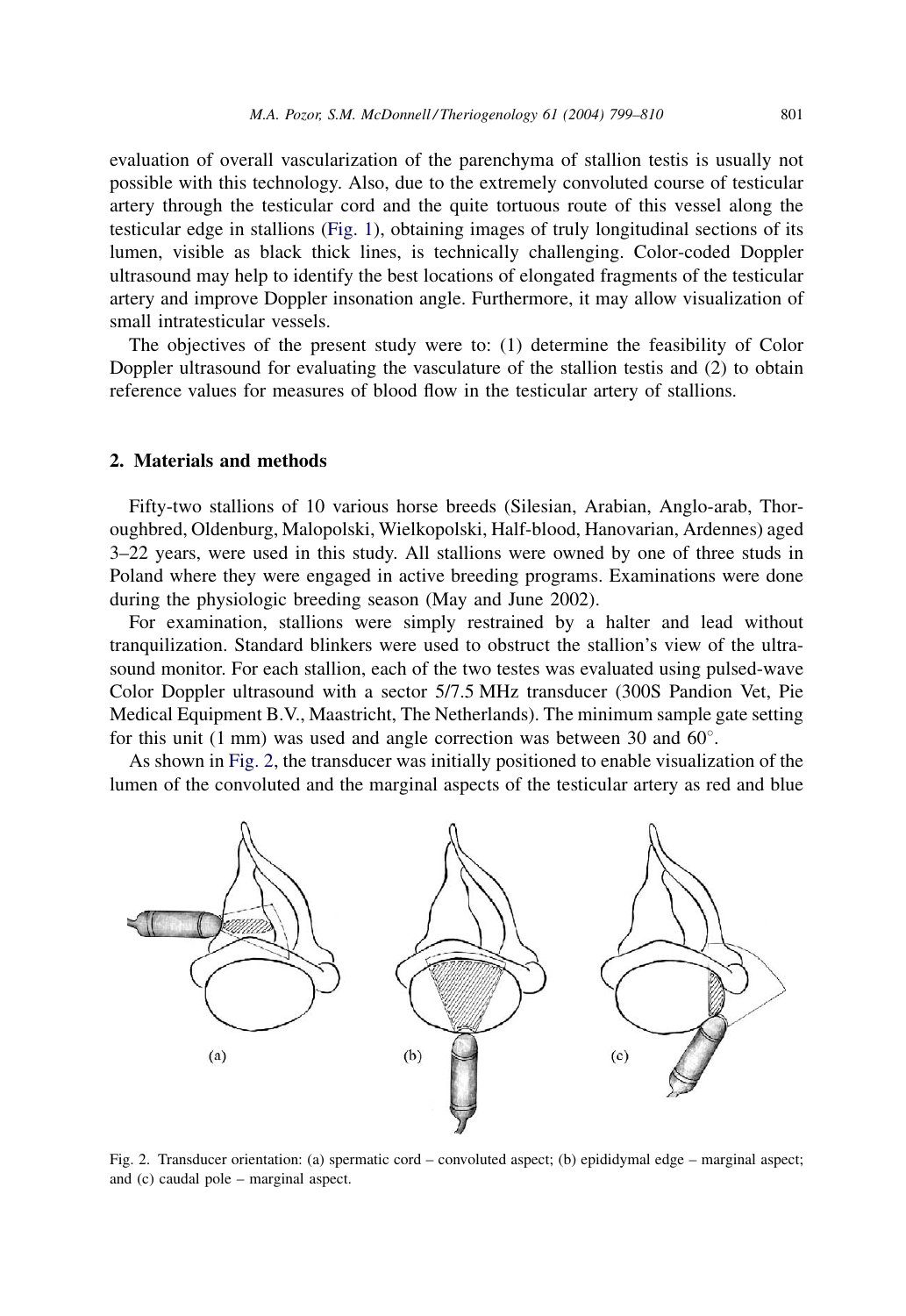<span id="page-3-0"></span>areas. After locating the largest and possibly longitudinal or oblique section of the artery in each location (convoluted aspect at the spermatic cord and marginal aspect of the testicular artery on the epididymal edge of testis, close to the caudal pole of the testis), pulsed-wave Doppler analysis was performed. Doppler images and waveforms were stored on videotape for subsequent analysis and calculations.

Using the algorithm package provided with the unit, four measures of blood flow in the testicular artery were calculated for each of the two locations for each of three sweeps per location. The four measures were: peak systolic velocity (PSV); end diastolic velocity (EDV); resistive index (RI) [(PSV - EDV)/PSV]; and pulsatility index (PI)  $[PI = (maximum velocity – minimum velocity)/mean velocity]$ ). For data summary and analysis, the values obtained on the three sweeps were averaged to obtain a single mean value for each measure at each location. Mean values for the left and right testes were compared using paired t-tests. Similarly, measures for the convoluted and marginal aspects of the testicular artery were compared using paired t-tests. The relationship of stallion age with each of the four measures was evaluated using Pearson's correlation analysis. Furthermore, differences between four age groups for all the measures were analyzed, using one-way ANOVA (age  $3-5$  years,  $n = 26$ ; age  $6-10$  years,  $n = 24$ ; age  $11-15$  years,  $n = 18$ ; age 16–22 years,  $n = 14$ ).

### 3. Results

Color-coded Doppler ultrasound images of multiple cross-, oblique-, and short-longitudinal-sections of the convoluted aspect of testicular artery in the spermatic cord were easily visualized (Fig. 3a). Arterial pulsation of blood in this vessel was clearly visible during real-time scanning. Visualization of the marginal aspect of the testicular artery was technically more difficult than for the convoluted aspect. However, short longitudinal sections of the lumen of this fragment of the testicular artery were always readily visualized ([Fig. 4a](#page-4-0)). Values of PSV and PI decreased as the artery coursed from the convoluted (spermatic cord) to the marginal (epididymal edge) aspect of the testicular



Fig. 3. Convoluted aspect of testicular artery: (a) Color Doppler ultrasound image; (b) monophasic non-resistive waveform; (c) biphasic, resistive waveform; and (d) biphasic, highly resistive waveform with retrograde flow.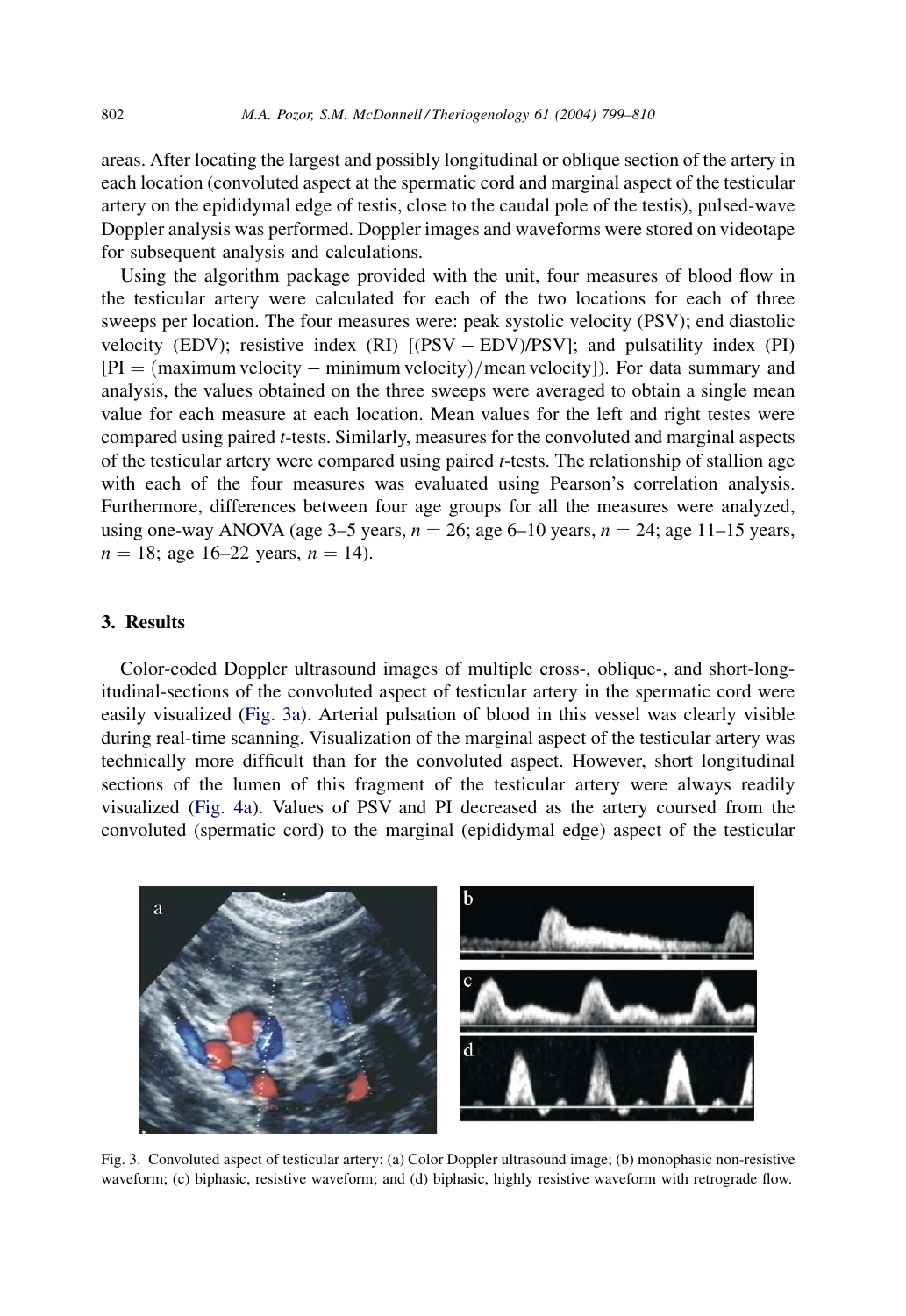<span id="page-4-0"></span>

Fig. 4. Marginal aspect of testicular artery: (a) Color Doppler ultrasound image (b) monophasic non-resistive waveform (c) biphasic, non-resistive waveform; and (d) biphasic, resistive waveform.

artery ( $P < 0.05$ ; Table 1). Values of RI showed a similar trend, however, these differences were not significant ( $P > 0.10$ ). Only EDV increased significantly in the marginal aspect compared to the convoluted aspect of the testicular artery.

Table 1 summarizes results for 82 testes of 41 stallions. The remaining 11 stallions had various types of testicular pathology that were visualized with B-mode ultrasonography; therefore, these stallions were excluded from analysis of normal reference ranges. Measures for the left and right testicular artery were similar  $(P > 0.10$ , paired t-test). Intratesticular arteries were visible as small red or blue dots scattered throughout the parenchyma. These were too small to obtain pulsed Doppler measures of blood flow, probably due to the limitations of the equipment used.

[Figs. 3 and 4](#page-3-0) illustrate waveforms characterizing blood flow in the testicular artery of stallions at each location evaluated. Characteristics of the waveforms obtained from the convoluted aspect of the testicular artery appeared to vary among stallions from ''resistive'' to ''non-resistive.'' ''Resistive'' waveforms were associated with a great difference between systolic and diastolic velocity of blood flow and with high values of RI. They were usually biphasic with clearly distinguishable systolic and diastolic peaks. ''Nonresistive'' waveforms were monophasic with only one, systolic peak. Diastolic velocity

| <b>Measures</b> | Convoluted (spermatic cord) |               |        | Marginal (marginal artery) |               |        |
|-----------------|-----------------------------|---------------|--------|----------------------------|---------------|--------|
|                 | Mean                        | Range         | S.E.M. | Mean                       | Range         | S.E.M. |
| $PSV$ (cm/s)    | $26.1^{\rm a}$              | $12 - 51$     | 0.91   | $22.2^b$                   | $8 - 59$      | 1.22   |
| $EDV$ (cm/s)    | $5.4^{\mathrm{a}}$          | $0.3 - 14.7$  | 0.31   | 7.9 <sup>b</sup>           | $3.5 - 20.0$  | 0.42   |
| RI              | 0.78                        | $0.56 - 0.99$ | 0.010  | 0.63                       | $0.39 - 0.85$ | 0.012  |
| PI              | $1.99^{\rm A}$              | $0.96 - 3.96$ | 0.076  | $1.15^{\mathrm{B}}$        | $0.55 - 2.29$ | 0.045  |

Blood flow measures of testicular arteries of 41 stallions ( $n = 82$  testes)

Table 1

S.E.M., standard error of the mean; PSV, peak systolic velocity; EDV, end diastolic velocity; RI, resistive index  $[RI = (PS - ED)/PS]$ ; PI, – pulsatility index  $[PI = (maximum velocity - minimum velocity)/mean velocity]$ . Values with different superscripts differ (a, b:  $P < 0.05$ ; A, B:  $P < 0.001$ ).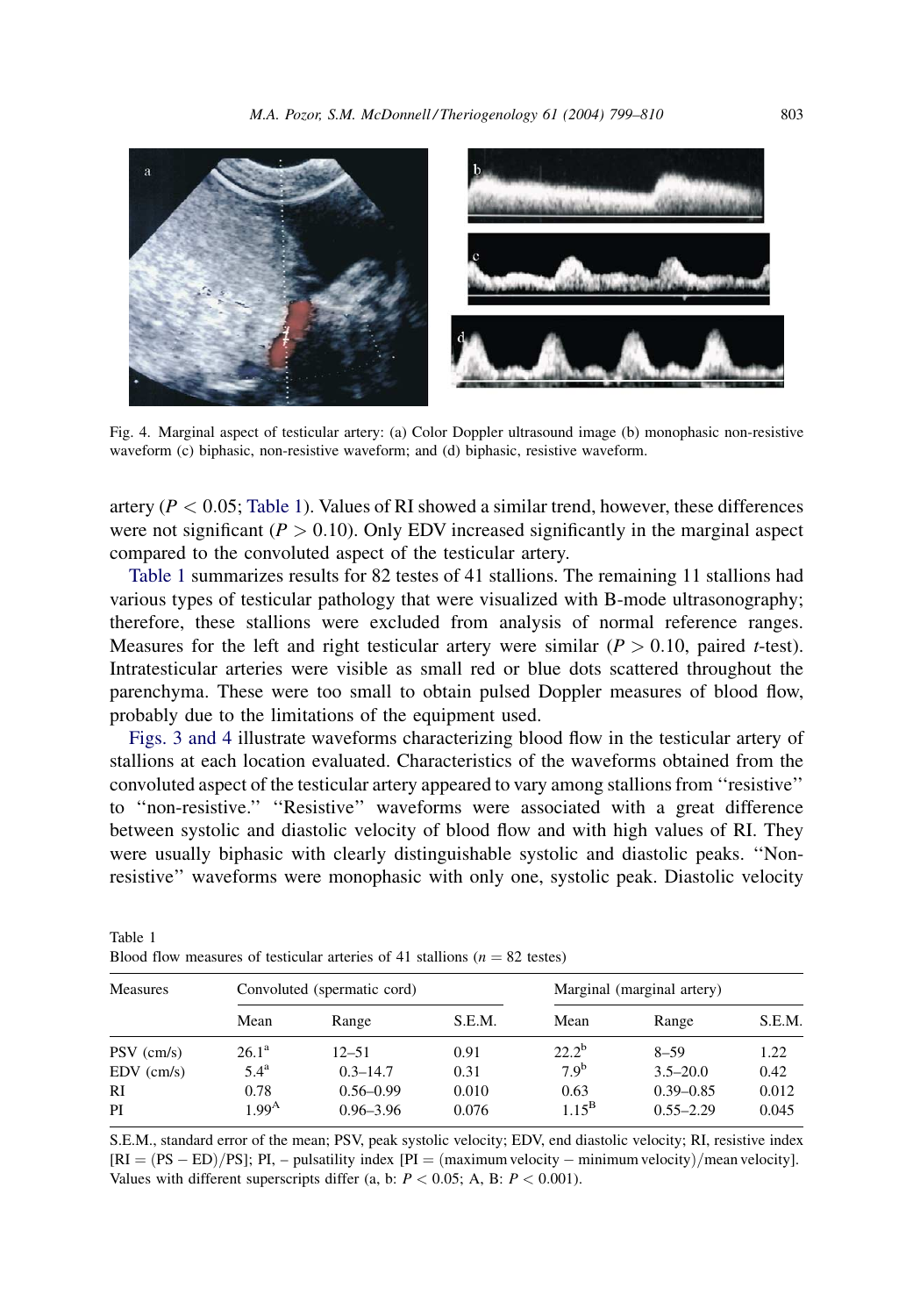<span id="page-5-0"></span>decreased gradually during the cardiac cycle; the difference between PSVand EDV, as well as the derived RI values was small. There were only a few examples of such a pattern in this location. Waveforms obtained from the marginal aspect of the testicular artery were mostly "non- resistive" and monophasic, however, "resistive" waveforms were also obtained in a few cases in this location. This pattern was observed in stallions with highly ''resistive'' waveforms at the convoluted aspect of the artery (spermatic cord).

Among the various blood flow measures, the greatest variation was observed in EDV in the convoluted aspect of the artery. In a few instances, retrograde diastolic flow was observed in this location, especially in the testes of four aged stallions > 18 years old.

Across the range of ages, the associations of age with each of the four blood flow measures were not significant (Pearson R: 0.004–0.29). Also, differences between age groups were not significant ( $P > 0.10$ ) for any of the measures, except EDV and RI for the convoluted aspect of testicular artery. The EDV was significantly greater and RI was significantly lower for the 11–15 years age group than for the 16–22 years age group  $(P < 0.05;$  Figs. 5–7).

The 11 cases of pathology identified included four unilateral hydroceles, three varicoceles, two atrophic testes, one  $180^\circ$  torsion of spermatic cord, and one testicular tumor.





Fig. 5. Hydrocele (a) Color Doppler ultrasound image of the area of spermatic cord and (b) blood flow waveform of the convoluted aspect of testicular artery.



Fig. 6. Color Doppler ultrasound images of testicular pathologies: (a) vascular malformation within testicular parenchyma and (b) testicular tumor.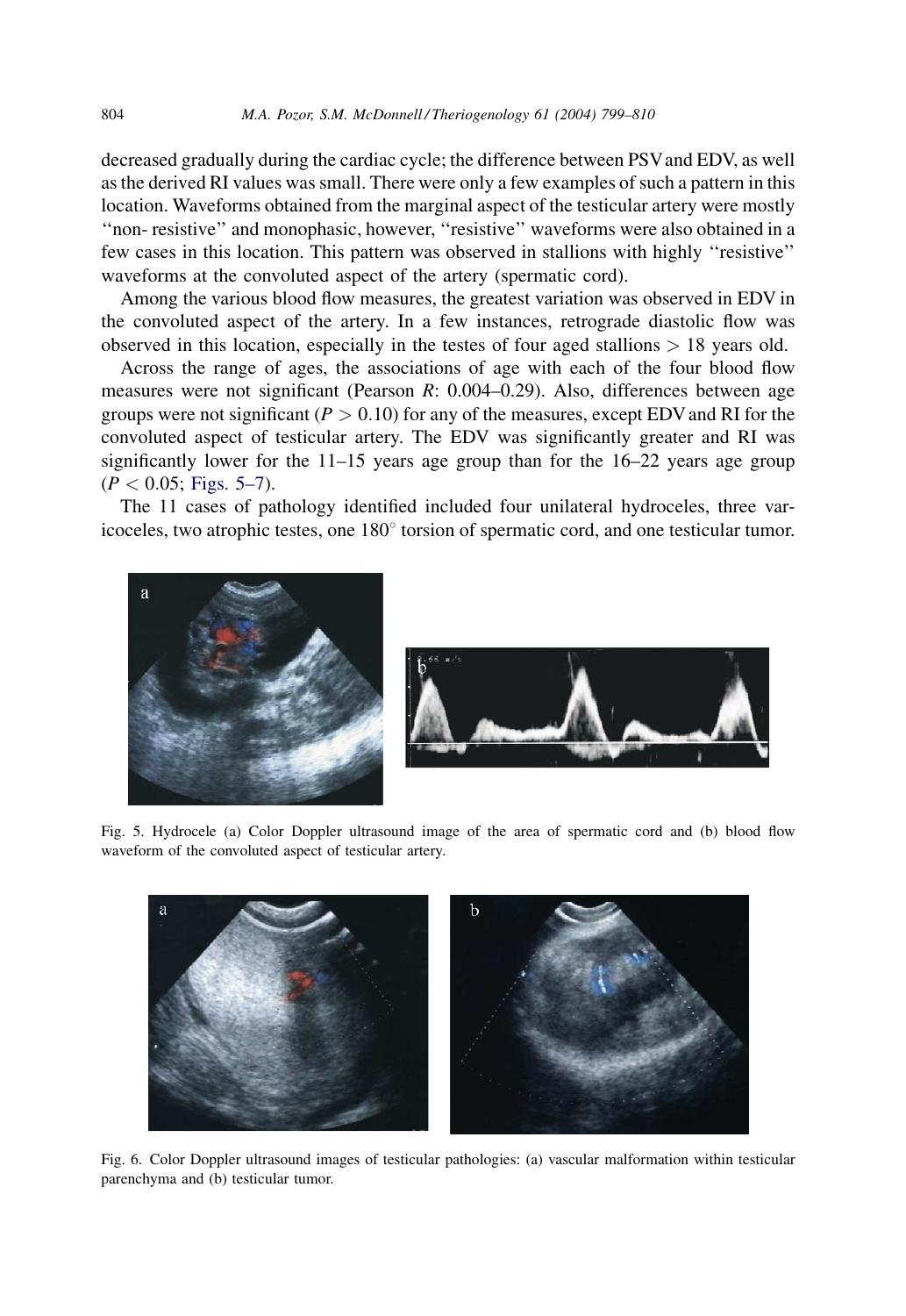

□ Age 3-5 (n=26) □ Age 6-10 (n=24) ■ Age 11-15 (n=18) ■ Age 16-22 (n=14)

Fig. 7. Mean values and standard deviations of EDV: (A) and RI and (B) from convoluted aspect of testicular artery, for four age groups. (A and B) Values with different letters (a, b) differ significantly  $P < 0.05$ .

For all of these stallions, except for the case with testicular tumor for which blood flow measures were not obtained, all measures of blood flow in the testicular artery of the affected side fell within normal limits ([Table 2](#page-7-0)). However, a trend for high values of PSV, RI and PI, especially in cases with varicocele, was observed ([Fig. 8](#page-7-0)). Also, in a few instances, ultrasound images, as well as the blood flow waveforms, were unusual.

In four instances of mild–moderate hydrocele, testicular blood flow did not appear affected. In one severe case, with a presence of thick ''layer'' of fluid within the vaginal cavity surrounding the entire testis as well as the spermatic cord, turbulent blood flow in testicular artery at the level of the spermatic cord was evident. The contour of the waveforms of blood flow obtained in this case suggests the presence of a substantial amount of blood moving slowly forward or even backwards during systolic phase of the cardiac cycle, while the majority of blood was moving forward forming the characteristic systolic peak [\(Fig. 5](#page-5-0)). Early diastolic retrograde flow of blood cells in the testicular artery was also observed in the case of  $180^\circ$  torsion of the spermatic cord.

In all three instances of varicocele, the Color-coded image of arterial blood flow enabled ready distinction of the distended lumen of the venous network (pampiniform plexus) or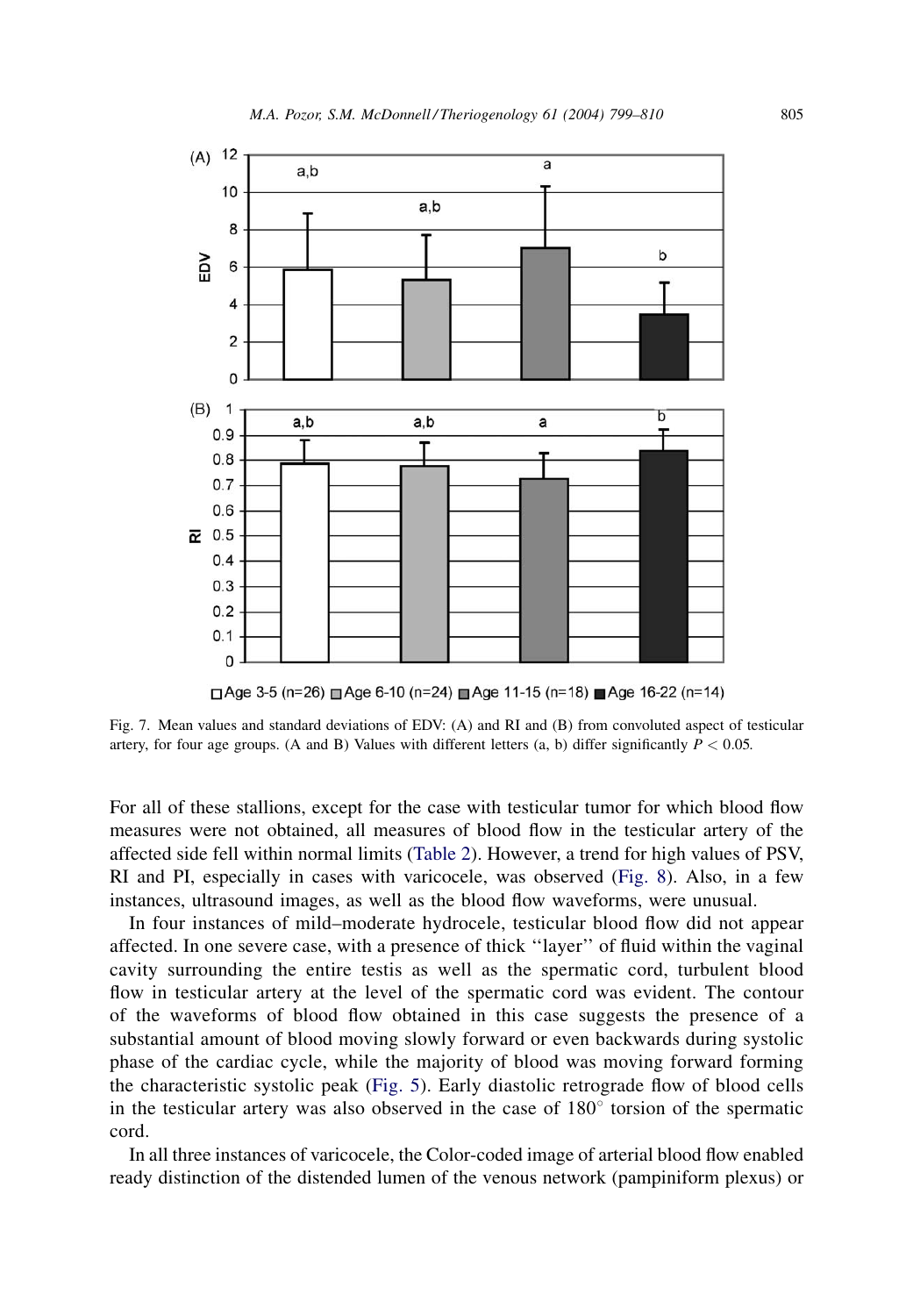| <b>Measures</b> | Mean (range)                       |                                     |                              |                                                    |  |  |  |
|-----------------|------------------------------------|-------------------------------------|------------------------------|----------------------------------------------------|--|--|--|
|                 | Testes with<br>hydrocele $(n = 4)$ | Testes with<br>varicocele $(n = 3)$ | Atrophic testes<br>$(n = 2)$ | $180^\circ$ Torsion of<br>spermatic cord $(n = 1)$ |  |  |  |
| Convoluted      |                                    |                                     |                              |                                                    |  |  |  |
| $PSV$ (cm/s)    | $32.6(24.3-43.3)$                  | $31.0(26.3 - 37.3)$                 | 36.3(27.0; 45.5)             | 28.7                                               |  |  |  |
| $EDV$ (cm/s)    | $4.35(2.70-5.30)$                  | $5.67(4.30 - 7.00)$                 | 7.85(8.00; 9.70)             | 2.70                                               |  |  |  |
| RI              | $0.84(0.79-0.90)$                  | $0.81(0.77-0.84)$                   | 0.76(0.65; 0.87)             | 0.90                                               |  |  |  |
| PI              | $2.57(2.16-3.12)$                  | $2.05(1.65-2.34)$                   | 1.79(1.22; 2.35)             | 2.58                                               |  |  |  |
| Marginal        |                                    |                                     |                              |                                                    |  |  |  |
| $PSV$ (cm/s)    | $23.4(13-32.3)$                    | $19.8(19.0-20.5)$                   | 27.2(23.3; 31.0)             | 13.0                                               |  |  |  |
| $EDV$ (cm/s)    | $5.93(4.70 - 8.00)$                | $7.65(7.00 - 8.30)$                 | 11.35 (9.70; 13.00)          | 7.00                                               |  |  |  |
| <b>RI</b>       | $0.71(0.57 - 0.87)$                | $0.62(0.57-0.67)$                   | 0.58(0.57; 0.59)             | 0.46                                               |  |  |  |
| PI              | $1.53(0.97-2.30)$                  | $1.16(0.89-1.43)$                   | 0.97(0.96; 0.97)             | 0.60                                               |  |  |  |

Blood flow measures of testicular arteries of 10 stallions with testicular pathologies

PSV, peak systolic velocity; EDV, end diastolic velocity; RI, resistive index  $[RI = (PS - ED)/PS]$ ; PI, pulsatility index  $[PI = (maximum velocity - minimum velocity)/mean velocity]$ .

lymphatic system from the lumen of the artery. The velocity of blood flow in the venous system was too low to be detected by our equipment, so the flow was not visible in Color on the screen.

One atrophied testis had an enlarged arterial vessel within the testicular parenchyma (vascular malformation) in the region of possible testicular trauma ([Fig. 6a](#page-5-0)). All measures of blood flow in this vessel were within the limits presented here for normal stallions for the marginal aspect of testicular artery.

The testis with a tumor was enlarged, with a denser texture and heterogeneous echostructure. Numerous arterial vessels, with characteristic pulsation and Color-coded blood flow, were visible within the capsule surrounding this pathology as well as inside the



Fig. 8. Mean values and standard deviations of peak systolic velocity (PSV) from convoluted aspect of testicular artery, for four age groups (bars) and PSV values for testes with pathologies (scatter plot).

<span id="page-7-0"></span>Table 2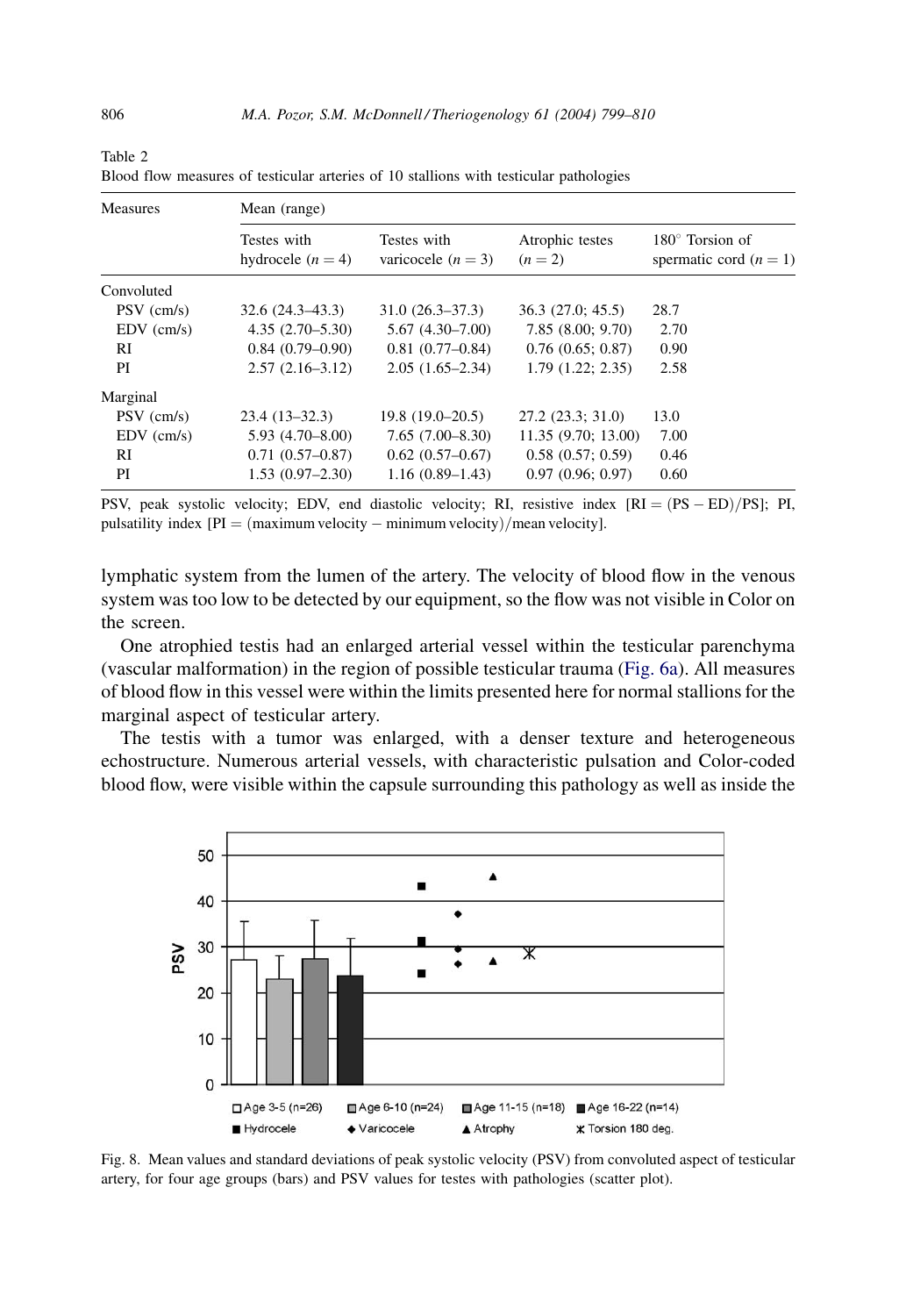tumor itself [\(Fig. 6b](#page-5-0)). However, measures of blood flow in these vessels were not obtained, possibly due to low sensitivity of equipment used in this study.

## 4. Discussion

Color Doppler ultrasound was used in the stallion to objectively evaluate blood flow to the testes. This technique appeared to be more reliable in visualizing short fragments of the longitudinal sections of the lumen of the testicular artery than gray-scale ultrasound. Due to better insonation, Color Doppler seemed to improve the accuracy of the measurements of blood flow velocities and calculation of indices. However, even though Color Doppler ultrasound greatly facilitated measure of blood flow in the testicular artery of stallions, due to the tortuous route of the testicular artery in the spermatic cord and on the epididymal edge of stallion testis, visualizing longitudinal luminal sections remains time-consuming and tedious.

Waveforms of blood flow to human and canine testes appear to have ''non-resistive'' and monophasic character [\[8,16,17\]](#page-10-0). We have obtained mostly ''resistive'', biphasic waveforms of blood flow to stallion testes at the level of spermatic cord and mostly ''non-resistive'', monophasic waveforms from the marginal aspect of testicular artery. Middleton et al. [\[8\]](#page-10-0) suggested that high-resistance waveforms, occasionally obtained in men, might have originated from sampling arteries other than testicular arteries in the area of spermatic cord, such as the cremasteric and deferential arteries. However, these vessels are located on the periphery of the spermatic cord in the stallion, and it is quite unlikely that they would be visualized in the central area of spermatic cord. ''Resistive'' character of the waveforms from the convoluted part of the stallion testicular artery may be due to the horizontal orientation of the long axis of testes, located close to the body wall, and relatively short spermatic cord with highly convoluted artery.

Middleton et al. [\[8\]](#page-10-0) described Doppler waveforms of the arteries of testes of normal men and established reference values for measures of testicular blood flow. Similar to our results, they reported that the velocity waveforms of supratesticular arteries were quite variable, in contrast to capsular and intratesticular arteries. The RI for capsular and intratesticular arteries of human testes were smaller than in supratesticular arteries, while in stallions, values of mean RI in the marginal aspect of the artery were only slightly lower than in the convoluted aspect. This difference was statistically significant. Due to limitations of the instrumentation, we were not able to evaluate blood flow in intratesticular arteries.

Of the four measurements that were obtained in this study, two directly reflect velocities of blood flow in arterial vessels during the cardiac cycle (PSV and EDV). However, values of EDV are known to be considerably variable and not consistent between measurements [\[9\]](#page-10-0). Calculated indices (RI and PI) seemed to be more sensitive indicators of arterial blood flow than PSV and EDV, since they provided information on vascular impedance, not only velocity. Of these two indices, RI was more sensitive in differentiating abnormal waveforms, especially for the assessment of transplanted kidney [\[18\]](#page-11-0). Furthermore, the RI of the testicular artery seemed to be the most useful clinical measure of blood flow to and within the testis and epididymis. It is usually altered by inflammatory processes [\[19\]](#page-11-0) and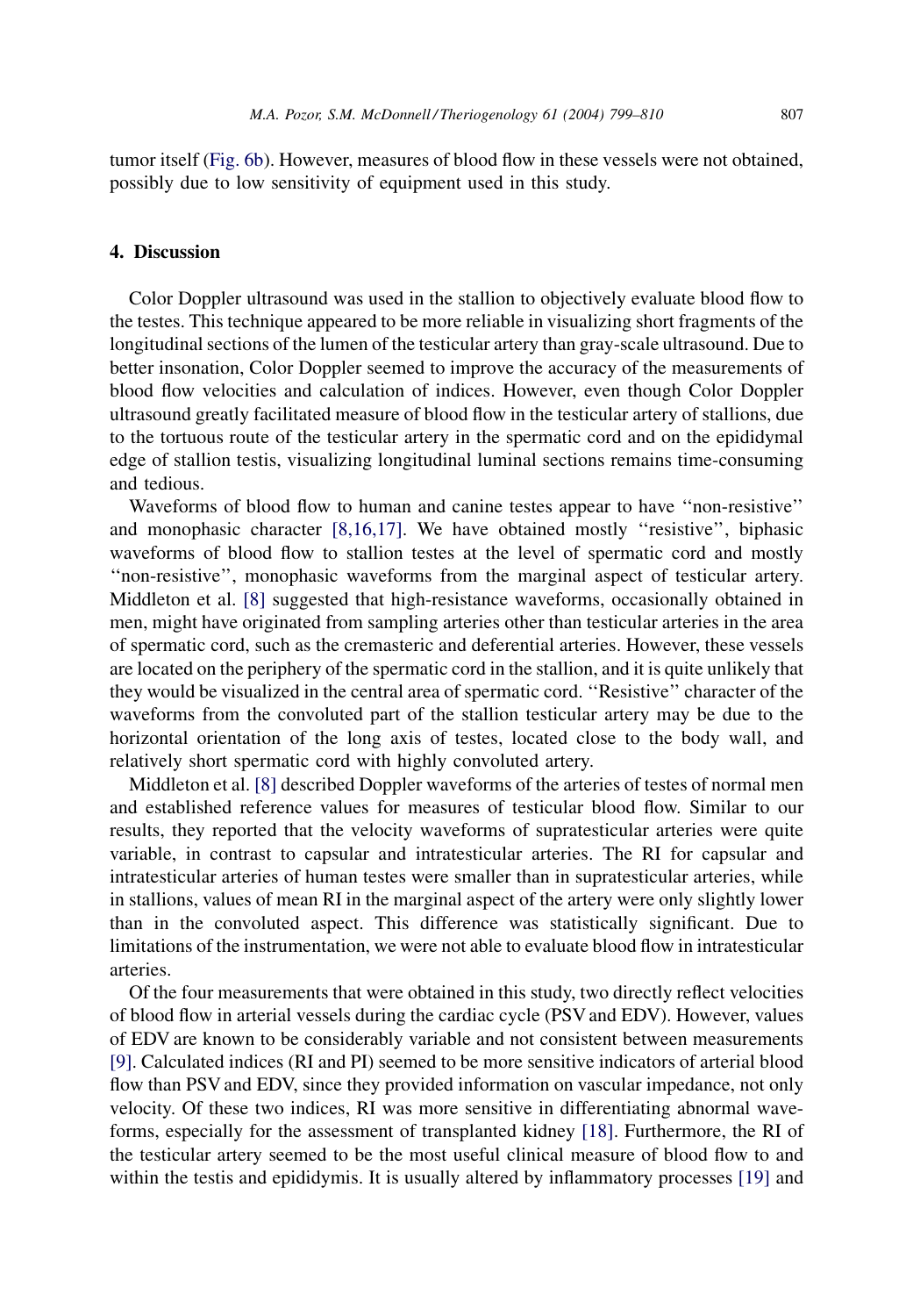aging [\[20\]](#page-11-0). Epididymoorchitis was consistently associated with decreased values of RI, due to hyperemia, while it was increased in aging males, most likely due to degenerative changes and increased resistance of testicular tissue. Also, RI in humans was lower in undescended than in descended testes [\[21\]](#page-11-0); the RI values were inversely proportional to testicular histology score. Recently, Biogiotti et al. have suggested that RI, as well as PSV values, are reliable indicators of sperm production, since these parameters were highly correlated with ''sperm production rate score'' [\[22\].](#page-11-0) Surprisingly, in the dog [\[23\],](#page-11-0) varying degrees of spermatic cord torsion had no measurable effect on RI of the capsular of parenchymal artery, while in rats a high degree of testicular torsion decreased RI, culminating in non-pulsatile Doppler waveforms, obtained at the level of spermatic cord [\[24\].](#page-11-0) The difference in results may be due to different locations of the evaluated vessel, different species, and technique.

In the present group of stallions, for the majority blood flow measures of the testicular artery, age was not a significant factor. However, old stallions had lower values of EDVand greater values for RI than ''middle-age stallions'' (11–15 years) in the convoluted aspect of testicular artery. It was shown that RI values were lower in prepubertal than in pubertal boys and were increased in aging men [\[20,25\].](#page-11-0) Furthermore, it was postulated that larger volume of testes are associated with lower RI [\[25\].](#page-11-0)

Retrograde diastolic blood flow seen in a few old stallions suggested some age-related vascular changes. Similarly, retrograde blood flow in the case of  $180^\circ$  torsion of spermatic cord suggested an effect of this condition on testicular function, even in the absence of clinical signs of substantial vascular compromise. We have seen a few other cases of  $180^{\circ}$ torsion of spermatic cord in stallions that were also associated with retrograde blood flow (Pozor and McDonnell, unpublished data). Inversion of diastolic blood flow, as well as increased RI were also observed in cases with incomplete torsion of the spermatic cord in men [\[1\].](#page-10-0) Therefore, a larger number of such cases should be studied in order to determine the clinical significance of this condition.

Turbulent blood flow was seen in one severe case of hydrocele. It would be useful to study blood flow in the testicular artery in cases of hydrocele of varying severity.

Color Doppler ultrasound proved to be helpful in visualizing certain pathological conditions of the scrotum in men due to characteristic distribution of blood vessels in normal testicular parenchyma versus inflammatory or neoplastic changes [\[7\]](#page-10-0). We have seen characteristic vascularization of testicular tumor in the stallion and abnormal course of large blood vessels within the testicular parenchyma after trauma (vascular malformation).

Obtaining repeatable values of Doppler measures of arterial blood flow was technically challenging. Therefore, the majority of authors use average values obtained from two to seven sweeps [\[11–13\].](#page-10-0) In this study, we did not address issues of repeatability and reproducibility of measures. Of particular interest would be the effect of technician experience on measures for the various parameters, and the number of measurements needed per each parameter to achieve efficient accuracy. These have been reported to be important factors in Doppler evaluation of various blood vessels [\[26–29\].](#page-11-0) Further work designed specifically to address questions of reliability of Doppler measures of stallion testicular arteries should be done.

In conclusion, Color Doppler ultrasonographic characterization of blood flow of the stallion testis is possible, and will likely become a useful tool for objective evaluation of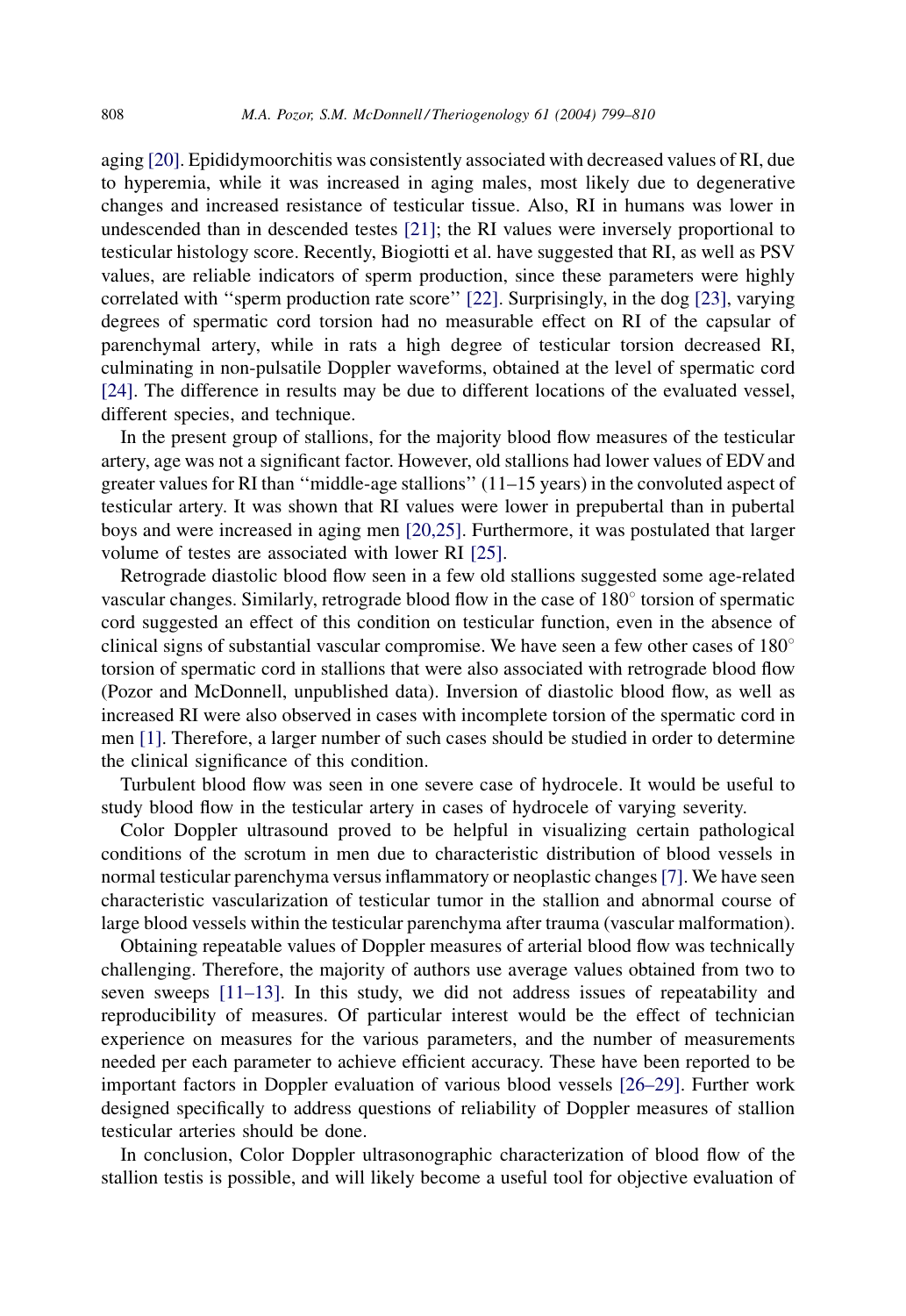<span id="page-10-0"></span>the stallion testis, particularly in cases of various scrotal disorders. These data, representing 52 stallions of various ages, breeds and size types, provide reasonable reference values as a starting point for clinical evaluation. Further data, both for normal and abnormal testes, are needed to improve the usefulness of this technology.

### Acknowledgements

Funding was provided by the State Committee for Scientific Research in Poland (5PO6D01117) and The Dorothy Russell Havemeyer Foundation. Gabriel Wojcieszek and Adam Mroz provided technical support. Katarzyna Polanska prepared drawings. Mr. Frank Kemme of Pie Medical Equipment B.V., Maastricht, The Netherlands, assisted with arrangements for obtaining ultrasound equipment. Mr. Nestorowicz of Faxon International, Poland, kindly provided the color video printer for this study.

## References

- [1] Pavlica P, Barozzi L. Imaging of the acute scrotum. Eur Radiol 2001;11:220–8.
- [2] Sidhu PS. Clinical and imaging features of testicular torsion: role of ultrasound. Clin Radiol 1999;54:343–52.
- [3] Sriprasad S, Kooiman GG, Muir GH, Sidhu PS. Acute segmental testicular infarction: differentiation from tumour using high frequency colour Doppler ultrasound. Brit J Radiol 2001;74:965–7.
- [4] Aydos K, Baltaci S, Salih M, Anafarta K, Bedük Y, Gülsoy U. Use of Color Doppler sonography in the evaluation of varicoceles. Eur Urol 1993;24:221–5.
- [5] Herbener TE. Ultrasound in the assessment of the acute scrotum. J Clin Ultrasound 1996;24:405–21.
- [6] Gorecka-Szyld B. Assessing the value of Color Doppler ultrasound investigations in diagnostics of most frequently occurring diseases of scrotal pouch. Ann Acad Med Stetin 1999;45:227–37.
- [7] Dubinsky T, Chen P, Maklad N. Color-flow and power Doppler imaging of the testes. World J Urol 1998;16:35–40.
- [8] Middleton WD, Thorne DA, Melson GL. Color Doppler ultrasound of the normal testis. Am J Radiol 1989;152:293–7.
- [9] Cochard T, Toal R, Saxton AM. Doppler ultrasonography features of thoracic limb arteries in clinically normal horses. Am J Vet Res 2000;61:183–90.
- [10] Raisis AL, Young LE, Meire HB, Taylor PM, Walsh K, Lekeux P. Variability of Doppler ultrasound measurements of hindlimb blood flow in conscious horses. Equine Vet J 2000;32:125–32.
- [11] Hoffmann KL, Wood AKW, Kirby AC. Use of Doppler ultrasonography to evaluate renal arterial blood flow in horses. AJVR 1997;58:697–701.
- [12] Cipone M, Pietra M, Gandini G, Boari A, Guglielmini C, Venturoli M. Pulsed-wave Doppler ultrasonographic evaluation of the common carotid artery in the resting horse: physiologic data. Vet Radiol Ultrasound 1997;38:200–6.
- [13] Bollwein H, Maierl J, Mayer R, Stolla R. Transrectal Color Doppler sonography of the a.uterina in cyclic mares. Theriogenology 1998;49:1483–8.
- [14] Bollwein H, Weber F, Kolberg B, Stolla R. Uterine and ovarian blood flow during the estrous cycle in mares. Theriogenology 2002;57:2129–38.
- [15] Pozor MA, McDonnell SM. Doppler ultrasound measures of testicular blood flow in stallions. Theriogenology 2002;58:437–40.
- [16] Günzel A-R, Möhrke C, Poulsen Nautrup C. Colour-coded and pulsed Doppler sonography of the canine testis, epididymis and prostate gland: physiological and pathological findings. Reprod Dom Anim 2001;36:236–40.
- [17] Gumbsch P, Gabler C, Holzmann A. Colour-coded duplex sonography of the testes of dogs. Vet Rec 2002; 151:140–4.